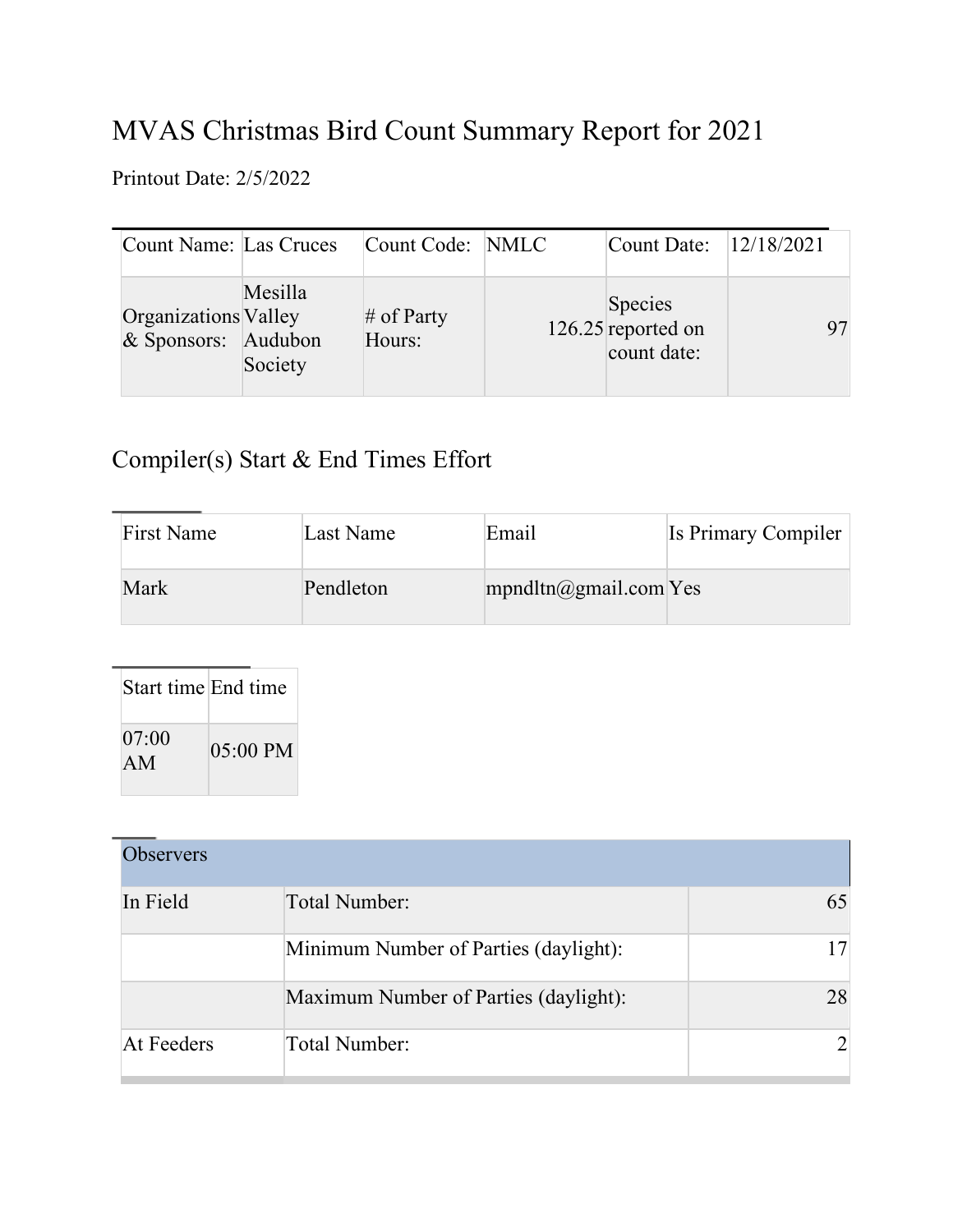| Party Hours and Distance (excludes viewing at feeders and nocturnal birding) |       |              |             |  |  |
|------------------------------------------------------------------------------|-------|--------------|-------------|--|--|
| By                                                                           | Hours | Distance     | Units       |  |  |
| Foot                                                                         | 58.25 |              | 55.00 Miles |  |  |
| Car                                                                          | 66.00 | 477.00 Miles |             |  |  |
| Air                                                                          |       |              |             |  |  |
| All-Terrain Vehicle                                                          |       |              |             |  |  |
| Bicycle                                                                      |       |              |             |  |  |
| Dog Sled                                                                     |       |              |             |  |  |
| Golfcart                                                                     | 2.00  |              | 2.00 Miles  |  |  |
| Horseback                                                                    |       |              |             |  |  |
| Motorized Boat                                                               |       |              |             |  |  |
| Non-Motorized Boat                                                           |       |              |             |  |  |
| Skis/Xc-Skis                                                                 |       |              |             |  |  |
| Snowmachine                                                                  |       |              |             |  |  |
| Snowshoe                                                                     |       |              |             |  |  |
| Wheelchair                                                                   |       |              |             |  |  |
| <b>Other Time and Distance</b>                                               |       |              |             |  |  |
|                                                                              | Hours | Distance     | Units       |  |  |
| <b>At Feeders</b>                                                            | 2.00  |              |             |  |  |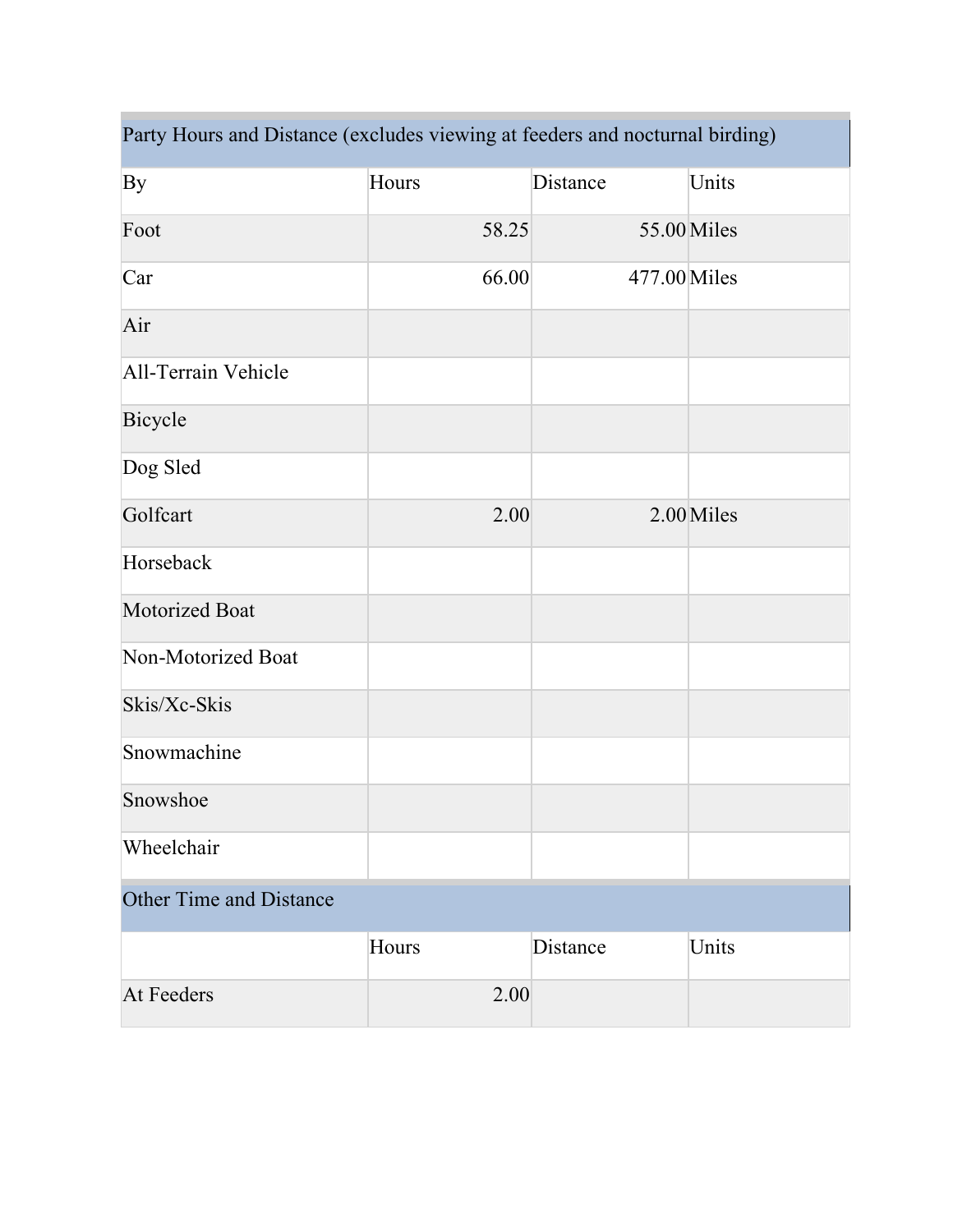## *Explanatory Note:*

**1) SPECIES** is, obviously, the species observed. **2) NUMBER or cw** refers to the number of individual birds of that species counted, or whether the species was seen during count week (three days before through three days after the actual count day). **3)** the MAX in **MAX**/**NUMBER** refers to the maximum number of individuals of this species ever seen on the Las Cruces CBC, while NUMBER refers to the count number on which that record was attained. The first ever CBC was in 1900, so that was count number 1; to find the year in which a count took place, add the number to 1900. So, reading below for Gadwall, we see that the most GADW ever seen on a Las Cruces Christmas bird count was 133 seen on count 120. Adding 120 to 1900 we get 2020, telling us that the record for Gadwall was set in 2020. Likewise, reading down the list, the record for Mallards is 328, seen in 2001; the high number for Black-crowned Night Herons is 33, seen in 1985; Harris's Hawk sightings peaked at 5 in 2016; the most American Coots observed was 402 (wow!) In 1981, and our now probably broken record for White-winged Doves of 42,521was set in 2004. You get the picture. I hope you enjoy perusing these numbers as much as I did. **4) COUNTS** refers to the number of Las Cruces CBCs in which each species listed was seen.

*Thanks to Wayne Treers for explaining the equation for converting count number to year.*

| <b>SPECIES</b>           | <b>NUMBER or cw</b> | <b>MAX/NUMBER</b> | <b>COUNTS</b> |
|--------------------------|---------------------|-------------------|---------------|
| Gadwall                  | 22                  | 133/120           | 44            |
| <b>American Wigeon</b>   | 9                   | 268/120           | 43            |
| <b>Mallard</b>           | 271                 | 328/101           | 46            |
| <b>Northern Shoveler</b> | 13                  | 249/111           | 42            |
| <b>Green-winged Teal</b> | 10                  | 285/112           | 16            |
| <b>Ring-necked Duck</b>  | 5                   | 138/77            | 45            |
| <b>Ruddy Duck</b>        | 11                  | 100/78            | 20            |
| <b>Gambel's Quail</b>    | 297                 | 720/115           | 45            |
| <b>Great Blue Heron</b>  | 8                   | 71/95             | 45            |

## CHECKLIST OF SPECIES SEEN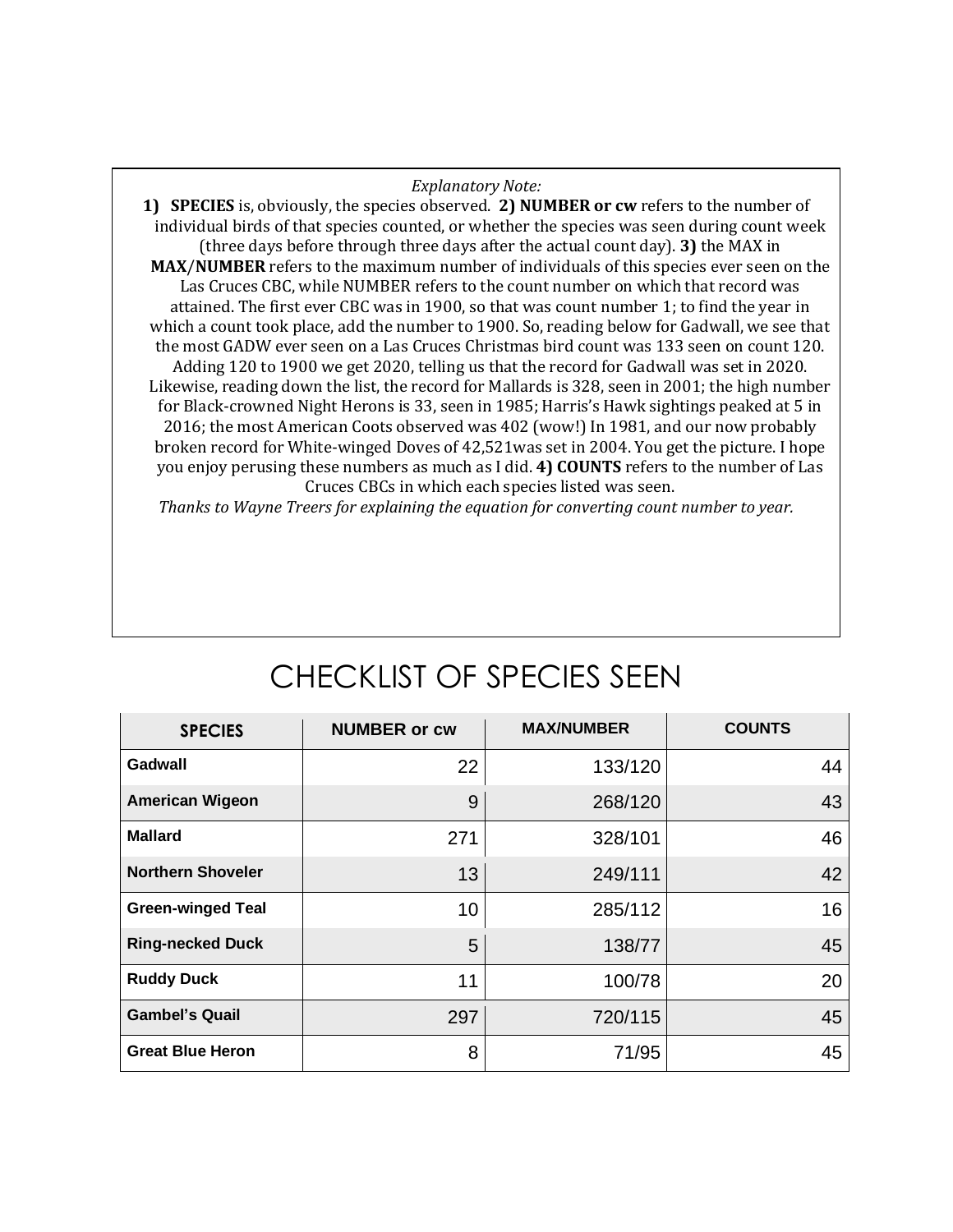| <b>SPECIES</b>                       | <b>NUMBER or cw</b> | <b>MAX/NUMBER</b> | <b>COUNTS</b> |
|--------------------------------------|---------------------|-------------------|---------------|
| <b>Black-crowned Night</b><br>Heron  | $\overline{7}$      | 33/85             | 35            |
| <b>Northern Harrier</b>              | 18                  | 39/111            | 46            |
| <b>Sharp-shinned Hawk</b>            | 5                   | 25/94             | 46            |
| <b>Cooper's Hawk</b>                 | 25                  | 36/119            | 46            |
| <b>Harris's Hawk</b>                 | 1                   | 5/116             | 8             |
| <b>Red-tailed Hawk</b>               | 39                  | 82/109            | 46            |
| <b>Red-tailed Hawk</b><br>(Harlan's) | 1                   | 5/96              | 27            |
| <b>Ferruginous Hawk</b>              | $\overline{2}$      | 8/102             | 41            |
| <b>American Coot</b>                 | 9                   | 402/81            | 46            |
| <b>Killdeer</b>                      | 21                  | 343/97            | 46            |
| <b>Least Sandpiper</b>               | 98                  | 264/107           | 44            |
| <b>Wilson's Snipe</b>                | 1                   | 19/107            | 18            |
| <b>Rock Pigeon (Feral</b><br>Pigeon) | 1141                | 1902/113          | 46            |
| <b>Eurasian Collared-Dove</b>        | 276                 | 939/119           | 17            |
| <b>Inca Dove</b>                     | 31                  | 180/97            | 46            |
| <b>White-winged Dove</b>             | 8699                | 42,521/104        | 45            |
| <b>Mourning Dove</b>                 | 555                 | 54,05/98          | 46            |
| <b>Greater Roadrunner</b>            | 17                  | 59/101            | 46            |
| <b>Great Horned Owl</b>              | 3                   | 11/113            | 41            |
| Long-eared Owl                       | $\overline{2}$      | 17/90             | 36            |
| <b>Anna's Hummingbird</b>            | 1                   | 8/110             | 34            |
| <b>Rufous Hummingbird</b>            | 1                   | 4/109             | 26            |
| <b>Broad-billed</b><br>Hummingbird   | CW                  | 1/118             | 6             |
| <b>Belted Kingfisher</b>             | 1                   | 14/101            | 45            |
| <b>Red-naped Sapsucker</b>           | 1                   | 10/116            | 28            |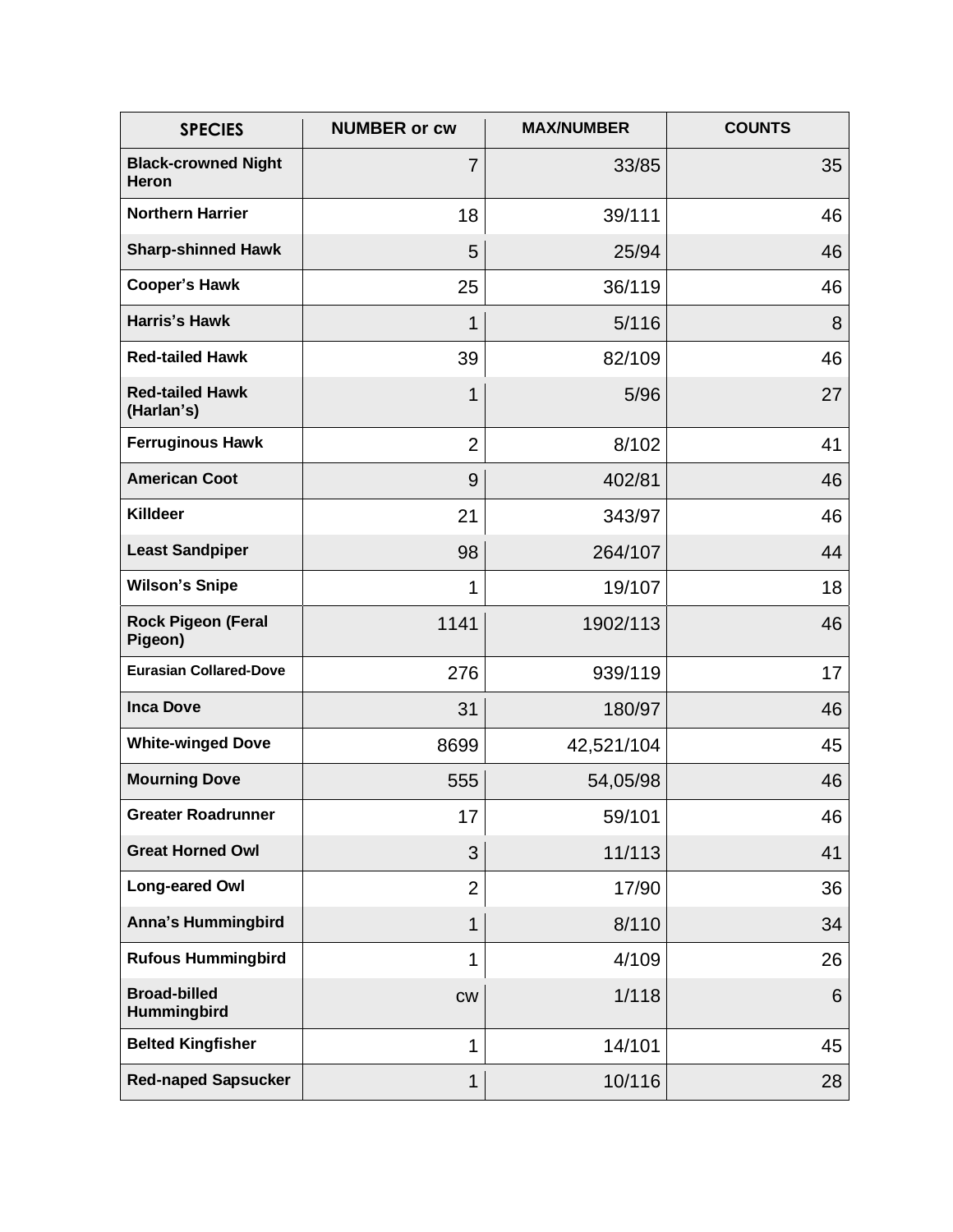| <b>SPECIES</b>                            | <b>NUMBER or cw</b> | <b>MAX/NUMBER</b> | <b>COUNTS</b> |
|-------------------------------------------|---------------------|-------------------|---------------|
| Ladder-backed<br>Woodpecker               | 40                  | 62/119            | 46            |
| <b>Northern Flicker</b>                   | 57                  | 121/107           | 14            |
| Northern Flicker (r-s)                    | 21                  | 284/97            | 43            |
| <b>American Kestrel</b>                   | 67                  | 149/116           | 46            |
| <b>Merlin</b>                             | 1                   | 6/104             | 22            |
| <b>Peregrine Falcon</b>                   | 3                   | 4/111             | 22            |
| <b>Black Phoebe</b>                       | 5                   | 35/107            | 46            |
| <b>Say's Phoebe</b>                       | 47                  | 94/116            | 46            |
| <b>Loggerhead Shrike</b>                  | $\overline{2}$      | 62/77             | 46            |
| <b>Woodhouse's</b><br>Scrub-Jay           | 1                   | 41/118            | 4             |
| <b>American Crow</b>                      | 4,110               | 13,210/105        | 30            |
| <b>Chihuahuan Raven</b>                   | 19                  | 1,453/100         | 38            |
| <b>Common Raven</b>                       | $\overline{2}$      | 28/100            | 18            |
| raven sp.                                 | $\overline{4}$      | 23/114            | 9             |
| crow/raven sp.                            | 1                   | 1,000/100         | 4             |
| Verdin                                    | 23                  | 62/104            | 46            |
| <b>Bushtit</b>                            | 3                   | 60/83             | 9             |
| <b>White-breasted</b><br><b>Nuthatch</b>  | 1                   | 9/118             | 18            |
| <b>Rock Wren</b>                          | 1                   | 32/92             | 43            |
| <b>Marsh Wren</b>                         | 1                   | 22/106            | 44            |
| <b>Bewick's Wren</b>                      | 1                   | 44/83             | 45            |
| <b>Cactus Wren</b>                        | $\overline{4}$      | 61/93             | 46            |
| <b>Blue-gray Gnatcatcher</b>              | 1                   | 11/109            | 10            |
| <b>Black-tailed</b><br><b>Gnatcatcher</b> | 1                   | 46/108            | 38            |
| <b>Ruby-crowned Kinglet</b>               | 35                  | 402/96            | 46            |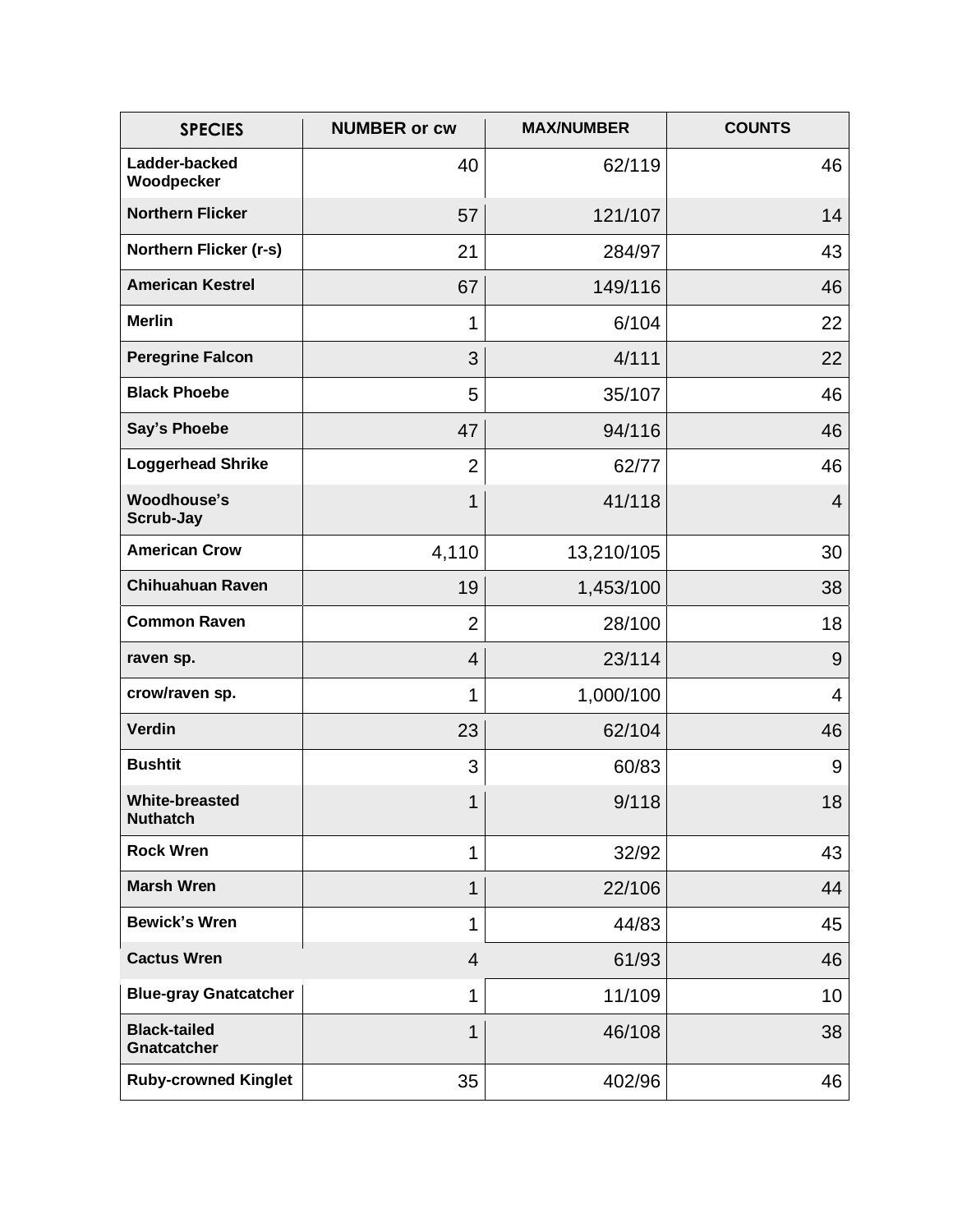| <b>SPECIES</b>                              | <b>NUMBER or cw</b> | <b>MAX/NUMBER</b> | <b>COUNTS</b> |
|---------------------------------------------|---------------------|-------------------|---------------|
| <b>Eastern Bluebird</b>                     | 1                   | 17/87             | 21            |
| <b>Western Bluebird</b>                     | 84                  | 262/79            | 41            |
| bluebird sp.                                | 4                   | 25/116            | 5             |
| <b>Hermit Thrush</b>                        | 1                   | 54/93             | 44            |
| <b>American Robin</b>                       | 316                 | 1,336/97          | 46            |
| <b>Curve-billed Thrasher</b>                | 39                  | 89/116            | 44            |
| <b>Crissal Thrasher</b>                     | 6                   | 50/93             | 46            |
| <b>Northern Mockingbird</b>                 | 33                  | 78/112            | 46            |
| <b>European Starling</b>                    | 994                 | 6,826/90          | 45            |
| <b>American Pipit</b>                       | 86                  | 1,148/97          | 47            |
| <b>Cedar Waxwing</b>                        | 14                  | 216/94            | 43            |
| Phainopepla                                 | 5                   | 70/84             | 46            |
| Orange-crowned<br>Warbler                   | 1                   | 49/94             | 41            |
| Yellow-rumped<br>Warbler                    | 56                  | 242/99            | 27            |
| Yellow-rumped<br><b>Warbler (Audubon's)</b> | $\overline{2}$      | 386/109           | 42            |
| <b>Chipping Sparrow</b>                     | 238                 | 820/90            | 46            |
| <b>Brewer's Sparrow</b>                     | 139                 | 834/100           | 45            |
| <b>Black-throated</b><br><b>Sparrow</b>     | 36                  | 435/92            | 45            |
| <b>Fox Sparrow</b>                          | cw                  | 1/115             | 15            |
| Dark-eyed Junco                             | 87                  | 834/97            | 35            |
| D-e Junco (Slate-<br>colored)               | cw                  | 35/98             | 21            |
| D-e Junco (Oregon)                          | <b>CW</b>           | 35/98             | 45            |
| D-e Junco (Pink-sided)                      | cw                  | 145/101           | 21            |
| D-e Junco (Gray-<br>headed)                 | 1                   | 417/96            | 46            |